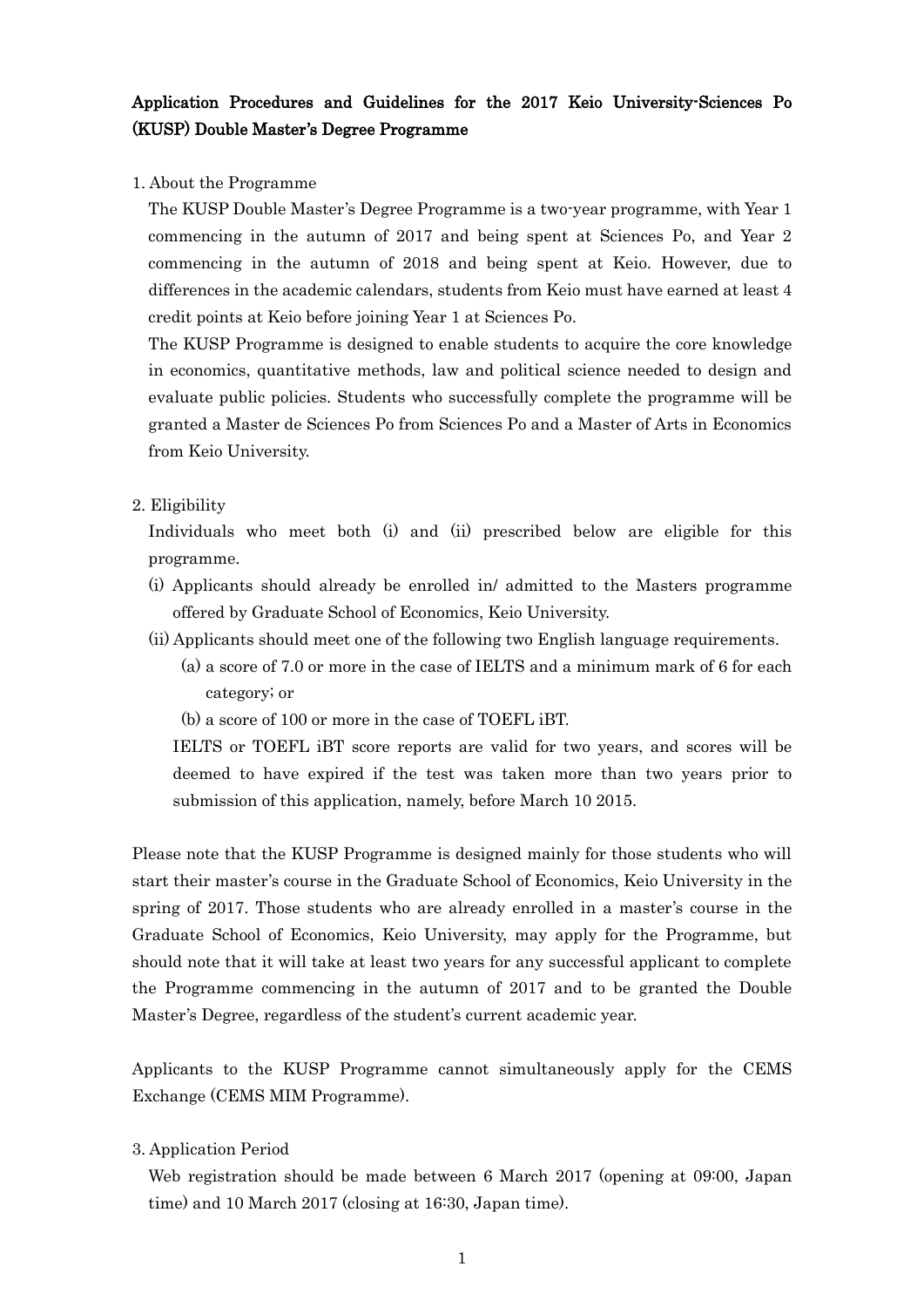In addition, all application documents should be submitted to Keio University, the Office of Student Services (Graduate School of Economics) between 6 March 2017 and 10 March 2017.

### 4. Application Procedure

First, please register your application information through the web page which will be found on Keio University's Department of Economics web page

(http://www.econ.keio.ac.jp/en/graduate/double\_degree/) from 6 March 2017 (opening at 09:00, Japan time). Then all application documents should be submitted to the Keio University, the Office of Student Services (Graduate School of Economics) between 6 March 2017 (opening at 09:00, Japan time) and 10 March 2017 (closing at 16:45, Japan time).

### 5. Application Documents

Applications must contain the following documents:

- (i) Keio University-Sciences Po (KUSP) Double Master's Degree Programme Online Application Web Entry. (This must be filled in, printed out and submitted to the Office of Student Services (Graduate School of Economics) at Keio University, as a part of the Application Documents, and will be treated as the Application Form and the Study Plan of the applicant in the Programme. A photo of the applicant, 4cm by 3cm, taken within the last three months, should be affixed to this.)
- (ii) Official Transcript of Academic Record of Undergraduate Study. Applicants who have already started their master's course in the Graduate School of Economics, Keio University, should also submit their Official Transcript of Academic Record of the Graduate School.
- (iii) The Test Report Form of IELTS or the Examiner's Score Record of TOEFL iBT. Only originals of the results will be accepted. The Test Report Form of IELTS or the Examiner's Score Record of TOEFL iBT will be returned to the applicant.

All application documents mentioned in (i) and (ii) above should be written in English and produced within the last three months.

Apart from the originals of the Test Report Form of IELTS and the Examiner's Score Record of TOEFL iBT, application documents will not be returned.

6. Screening

Screening to select applicants to proceed to the final selection to be made jointly by the staff of Sciences Po and Keio will be based on an examination of the applicant's application documents and an interview in English. Interviews will be held on 15 March 2017 at the Mita Campus of Keio University.